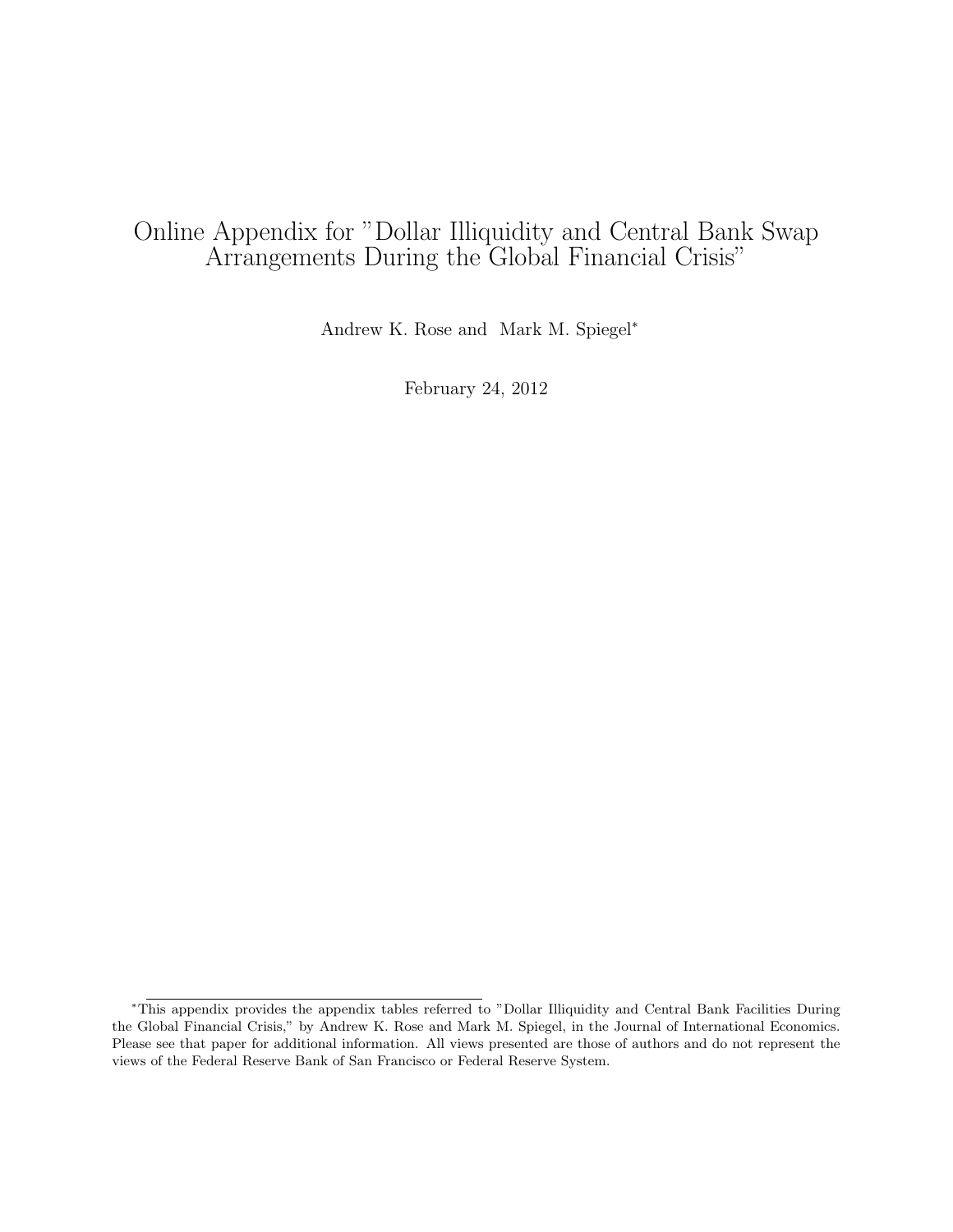|                  | (1)       | (2)        | (3)       | (4)                             | (5)          | (6)        | (7)            |
|------------------|-----------|------------|-----------|---------------------------------|--------------|------------|----------------|
|                  | Exports   | Imports    | Trade     | Assets(TIC)                     | Assets(CPIS) | Debt       | <b>LT</b> debt |
| ExposureXauction | $-2.52*$  | $-2.49**$  | $-3.00**$ | $-0.63**$                       | $-0.01$      | $-0.68**$  | $-0.69**$      |
|                  | $(-2.01)$ | $(-4.90)$  | $(-2.95)$ | $(-3.98)$                       | $(-1.35)$    | $(-3.70)$  | $(-3.86)$      |
| TranspXauction   | $-0.61*$  | $-0.61*$   | $-0.55*$  | $-0.59*$                        | $-0.56*$     | $-0.74**$  | $-0.74**$      |
|                  | $(-2.25)$ | $(-2.64)$  | $(-2.19)$ | $(-2.52)$                       | $(-2.27)$    | $(-3.20)$  | $(-3.25)$      |
| IlliquidXauction | 0.63      | $-0.13$    | 0.13      | 0.31                            | $-0.27$      | $0.35\,$   | 0.41           |
|                  | (0.37)    | $(-0.19)$  | (0.16)    | (0.51)                          | $(-0.28)$    | (0.48)     | (0.55)         |
| Exposure         | $-4.52$   | $-6.91$    | $-7.60$   | 10.44                           | 0.05         | $2.55*$    | $2.24*$        |
|                  | $(-1.46)$ | $(-0.87)$  | $(-1.01)$ | (1.98)                          | (0.98)       | (2.50)     | (2.13)         |
| Transp           | 1.78      | 2.49       | 1.82      | 2.60                            | 4.90         | 5.01       | 3.94           |
|                  | (0.66)    | (0.88)     | (0.67)    | (0.79)                          | (1.78)       | (1.33)     | (1.23)         |
| Illiquid         | $14.24*$  | $15.24*$   | $12.63*$  | 13.65                           | $15.14*$     | 11.42      | 11.17          |
|                  | (2.10)    | (2.61)     | (2.26)    | (1.53)                          | (2.04)       | (1.75)     | (1.61)         |
| ExposureXSP500   | $-6.99**$ | $-6.05***$ | $-8.17**$ | $\textnormal{-}1.85^{\ast\ast}$ | $-0.03**$    | $-2.00**$  | $-1.98**$      |
|                  | $(-5.21)$ | $(-4.58)$  | $(-6.19)$ | $(-20.91)$                      | $(-4.88)$    | $(-15.31)$ | $(-14.59)$     |
| Chg_Default      | 0.37      | 0.48       | 0.29      | $\,0.61\,$                      | $1.52*$      | 0.66       | $0.67\,$       |
|                  | (0.53)    | (0.76)     | (0.44)    | (0.85)                          | (2.12)       | (0.91)     | (0.92)         |
| $\cal N$         | 4000      | 4000       | 4000      | 4000                            | 3601         | 4000       | 4000           |
| $R^2$            | 0.201     | 0.200      | 0.212     | 0.241                           | 0.209        | 0.217      | 0.216          |

Table A1: Add Level Effects to Interaction Terms

t statistic in parentheses; OLS with country fixed effects, monthly time dummies, and robust standard errors.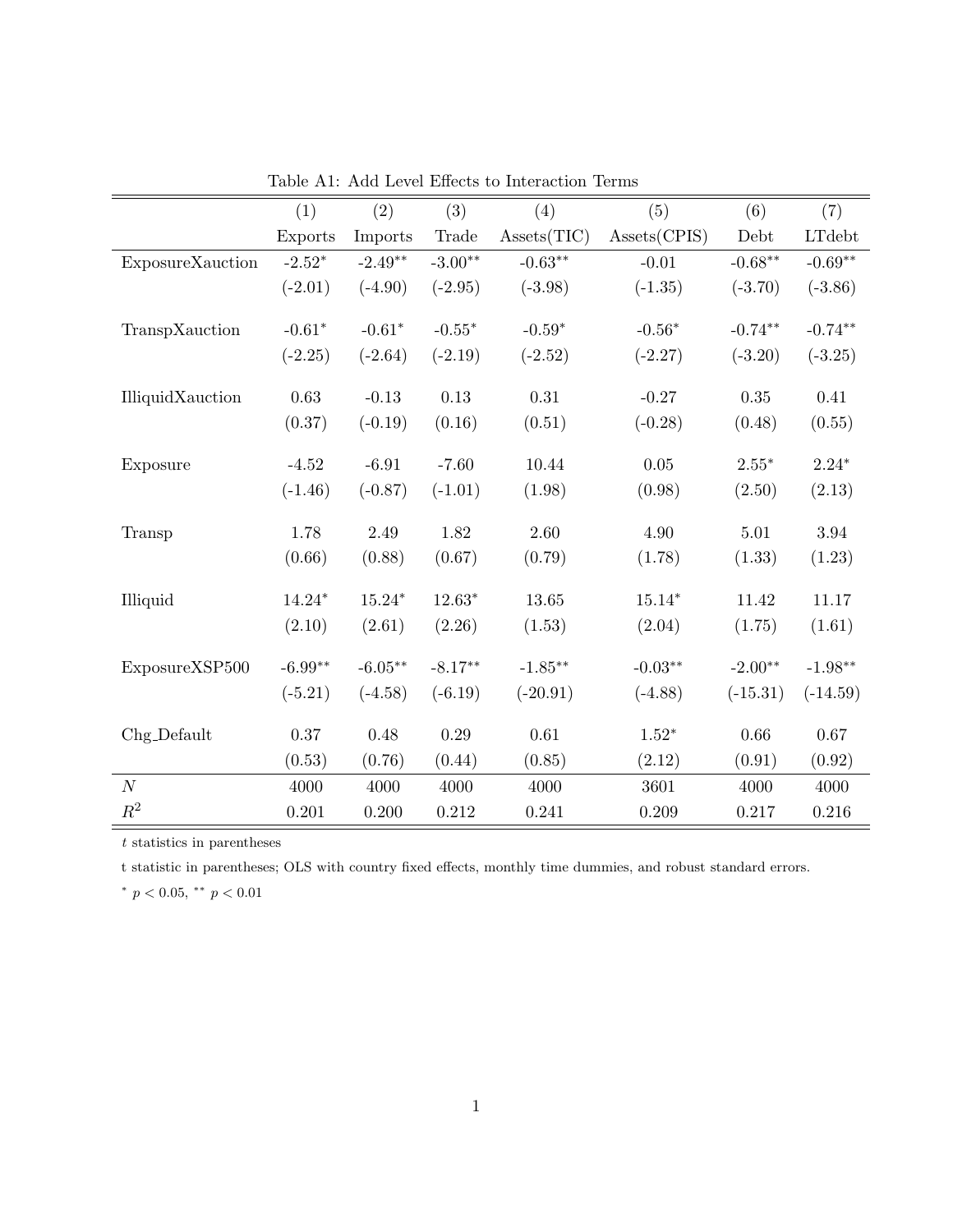|                  | (1)       | (2)       | (3)        | (4)         | (5)          | (6)        | (7)        |
|------------------|-----------|-----------|------------|-------------|--------------|------------|------------|
|                  | Exports   | Imports   | Trade      | Assets(TIC) | Assets(CPIS) | Debt       | LTdebt     |
| auction          | 0.38      | $0.49*$   | 0.43       | 0.25        | 0.32         | $-0.04$    | $0.05\,$   |
|                  | (1.69)    | (2.26)    | (1.72)     | (0.91)      | (1.21)       | $(-0.10)$  | (0.14)     |
|                  |           |           |            |             |              |            |            |
| Exposure*auction | $-1.54$   | $-2.49**$ | $-2.34$    | $-0.29$     | $-0.00$      | $-0.01$    | $-0.10$    |
|                  | $(-1.30)$ | $(-3.89)$ | $(-1.68)$  | $(-1.52)$   | $(-0.88)$    | $(-0.02)$  | $(-0.27)$  |
| Transp*auction   | $-0.26$   | $-0.33$   | $-0.30$    | $-0.14$     | $-0.27$      | $0.26\,$   | 0.15       |
|                  |           |           |            |             |              |            |            |
|                  | $(-0.63)$ | $(-0.83)$ | $(-0.72)$  | $(-0.32)$   | $(-0.57)$    | (0.43)     | (0.27)     |
| Illiquid*auction | $-1.53$   | $-0.29$   | $-0.49$    | $-0.80$     | $-0.76$      | $-1.52$    | $-1.32$    |
|                  | $(-1.03)$ | $(-0.39)$ | $(-0.62)$  | $(-0.79)$   | $(-0.80)$    | $(-0.91)$  | $(-0.85)$  |
|                  |           |           |            |             |              |            |            |
| Exposure*SP500   | $-8.82**$ | $-7.59**$ | $-10.05**$ | $-2.17**$   | $-0.04**$    | $-2.44**$  | $-2.43**$  |
|                  | $(-5.75)$ | $(-4.62)$ | $(-6.72)$  | $(-22.59)$  | $(-5.54)$    | $(-16.93)$ | $(-16.09)$ |
| $\Delta$ Default | 0.65      | 0.79      | 0.54       | 0.90        | $2.19*$      | 1.01       | 1.02       |
|                  |           |           |            |             |              |            |            |
|                  | (0.68)    | (0.88)    | (0.60)     | (0.94)      | (2.43)       | (1.01)     | (1.02)     |
| Num of Obs       | 4005      | 4005      | 4005       | 4005        | 3607         | 4005       | 4005       |
| $R^2$            | 0.108     | 0.106     | 0.126      | 0.164       | 0.122        | 0.130      | 0.129      |

Table A2: Base specification without time dummies

t statistic in parentheses; OLS with country fixed effects and robust standard errors.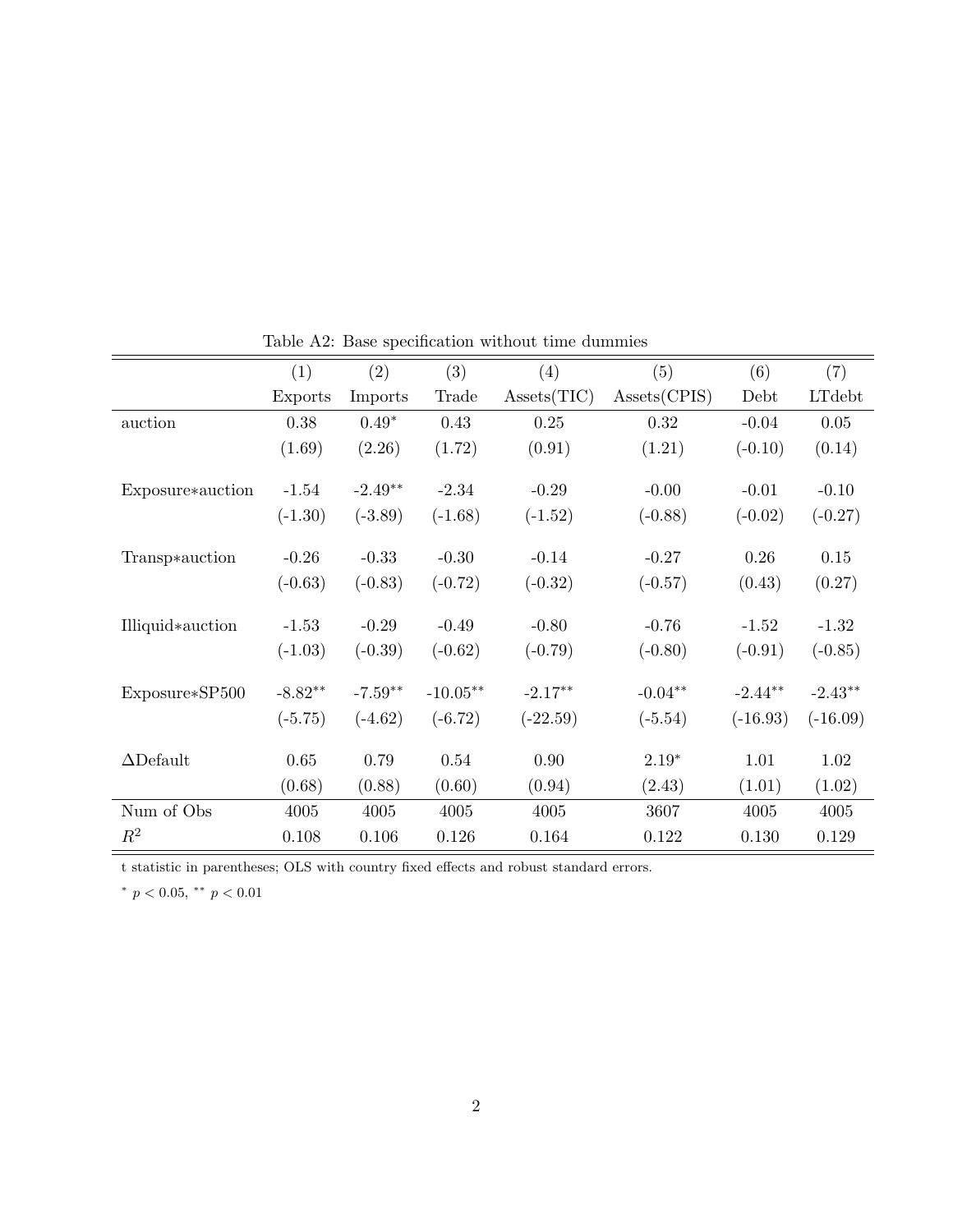|                  | (1)       | (2)       | (3)       | (4)         | (5)          | (6)       | (7)       |
|------------------|-----------|-----------|-----------|-------------|--------------|-----------|-----------|
|                  | Exports   | Imports   | Trade     | Assets(TIC) | Assets(CPIS) | Debt      | LTdebt    |
| Exposure*auction | $-0.34$   | $-0.84$   | $-0.79$   | $-0.05$     | 0.00         | 0.26      | 0.15      |
|                  | $(-0.28)$ | $(-1.67)$ | $(-0.65)$ | $(-0.25)$   | (0.30)       | (0.77)    | (0.48)    |
|                  |           |           |           |             |              |           |           |
| Transp*auction   | $-0.13$   | $-0.16$   | $-0.16$   | $-0.09$     | $-0.11$      | 0.27      | 0.15      |
|                  | $(-0.36)$ | $(-0.46)$ | $(-0.45)$ | $(-0.22)$   | $(-0.27)$    | (0.49)    | (0.30)    |
|                  |           |           |           |             |              |           |           |
| Illiquid*auction | 0.77      | 0.30      | 0.41      | 0.22        | 0.27         | $-0.33$   | $-0.14$   |
|                  | (0.52)    | (0.44)    | (0.53)    | (0.30)      | (0.32)       | $(-0.26)$ | $(-0.13)$ |
| Exposure*SP500   | 0.22      | $-0.47$   | $-0.08$   | $-0.44**$   | 0.00         | $-0.37*$  | $-0.41*$  |
|                  |           |           |           |             |              |           |           |
|                  | (0.24)    | $(-0.74)$ | $(-0.07)$ | $(-3.05)$   | (0.54)       | $(-2.22)$ | $(-2.56)$ |
| $Chg-Default$    | $-0.08$   | $-0.11$   | $-0.09$   | $-0.09$     | 0.49         | $-0.08$   | $-0.08$   |
|                  | $(-0.19)$ | $(-0.25)$ | $(-0.23)$ | $(-0.20)$   | (1.00)       | $(-0.19)$ | $(-0.19)$ |
| Num of Obs       | 4005      | 4005      | 4005      | 4005        | 3607         | 4005      | 4005      |
| $R^2$            | 0.522     | 0.522     | 0.522     | 0.524       | 0.534        | 0.523     | 0.524     |

Table A3: Base specification with weekly time dummies

t statistic in parentheses; OLS with country fixed effects, weekly time dummies, and robust standard errors.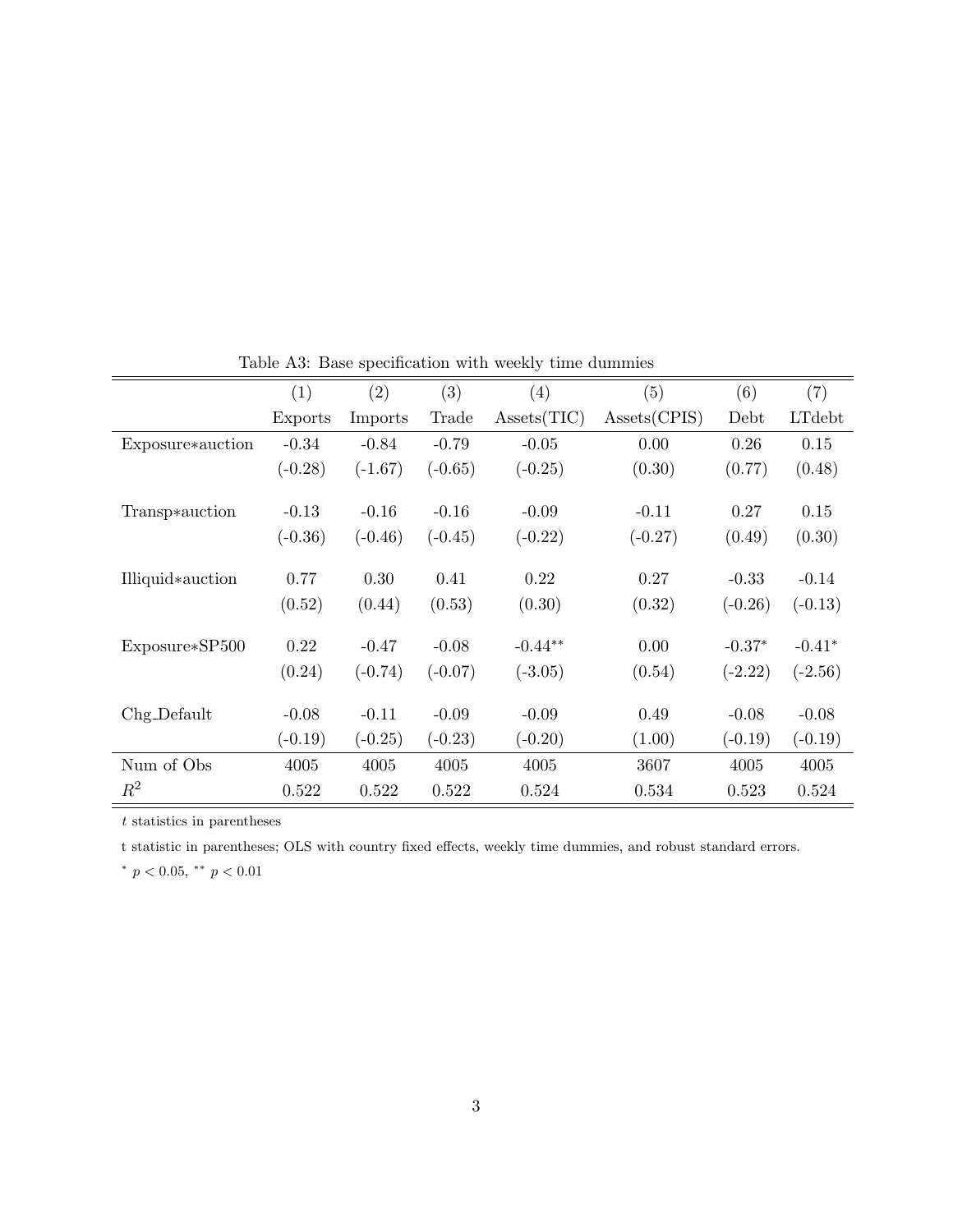|                  | (1)         | (2)        | (3)        | (4)         | (5)          | (6)       | (7)       |
|------------------|-------------|------------|------------|-------------|--------------|-----------|-----------|
|                  | Exports     | Imports    | Trade      | Assets(TIC) | Assets(CPIS) | Debt      | LTdebt    |
| ExposureXauction | $-3.79$     | $-10.76**$ | $-4.13*$   | $-0.87*$    | $-0.26$      | $-0.44$   | $-0.75$   |
|                  | $(-2.00)$   | $(-5.45)$  | $(-2.39)$  | $(-2.48)$   | $(-1.42)$    | $(-1.44)$ | $(-1.47)$ |
|                  |             |            |            |             |              |           |           |
| TranspXauction   | $-0.68**$   | $-0.44$    | $-0.50*$   | $-0.77**$   | $-0.72**$    | $-0.73**$ | $-0.70**$ |
|                  | $(-2.82)$   | $(-1.88)$  | $(-2.03)$  | $(-3.38)$   | $(-3.22)$    | $(-3.22)$ | $(-3.07)$ |
|                  |             |            |            |             |              |           |           |
| IlliquidXauction | 0.19        | $3.35*$    | 1.15       | 2.06        | 0.28         | 0.53      | 0.64      |
|                  | (0.39)      | (2.22)     | (1.26)     | (1.77)      | (0.41)       | (0.79)    | (0.89)    |
|                  |             |            |            |             |              |           |           |
| ExposureXSP500   | $-17.25***$ | $-19.61**$ | $-12.19**$ | $-2.00**$   | $-1.43*$     | $-1.75*$  | $-2.89*$  |
|                  | $(-3.61)$   | $(-4.17)$  | $(-5.50)$  | $(-3.18)$   | $(-2.39)$    | $(-2.40)$ | $(-2.35)$ |
|                  |             |            |            |             |              |           |           |
| Chg_Default      | 0.52        | 0.70       | 0.52       | 0.86        | $1.83**$     | $1.84**$  | $1.84**$  |
|                  | (0.72)      | (1.02)     | (0.72)     | (1.28)      | (3.04)       | (3.04)    | (3.04)    |
| N                | 3953        | 3953       | 3953       | 3953        | 3555         | 3542      | 3465      |
| $R^2$            | 0.185       | 0.202      | 0.210      | 0.173       | 0.162        | 0.160     | 0.163     |

Table A4: Exposure as share of GDP

t statistic in parentheses; OLS with country fixed effects, monthly time dummies, and robust standard errors.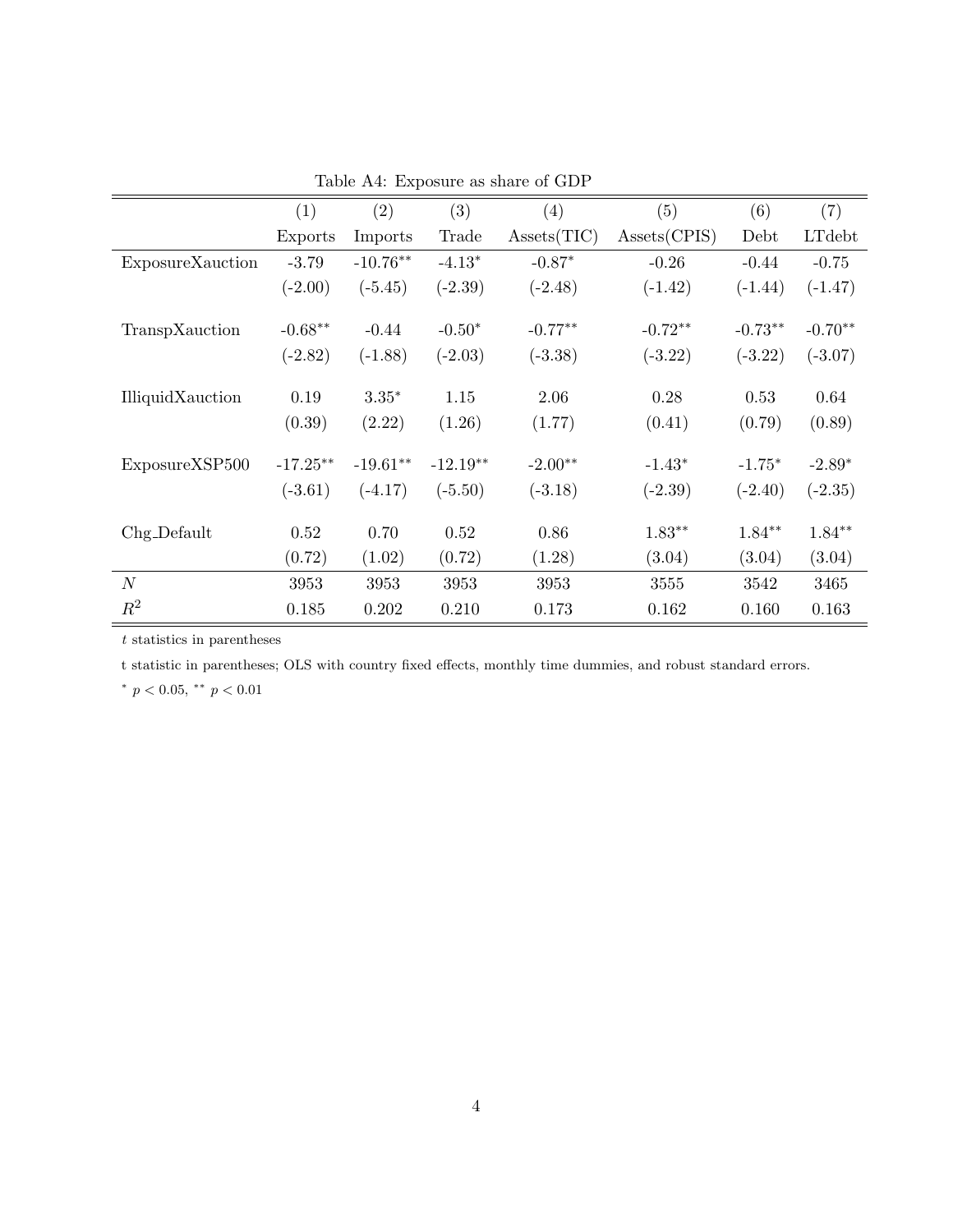|                  | (1)         | (2)            |
|------------------|-------------|----------------|
|                  | US Bank Exp | <b>BIS_GDP</b> |
| ExposureXauction | $-2.76**$   | $-0.28$        |
|                  | $(-3.30)$   | $(-0.50)$      |
| TranspXauction   | 0.32        | $-0.28$        |
|                  | (0.79)      | $(-0.75)$      |
| IlliquidXauction | $1.75*$     | $-1.16$        |
|                  | (2.39)      | $(-0.70)$      |
| ExposureXSP500   | $-3.81**$   | $-1.96*$       |
|                  | $(-3.99)$   | $(-2.47)$      |
| Chg_Default      | 2.18        | 2.34           |
|                  | (1.51)      | (1.53)         |
| $\cal N$         | 1622        | 1622           |
| $R^2$            | 0.195       | 0.175          |

## Table A4: BIS Bank Exposure Measure

 $\boldsymbol{t}$  statistics in parentheses

t statistic in parentheses; OLS with country fixed effects, monthly time dummies, and robust standard errors.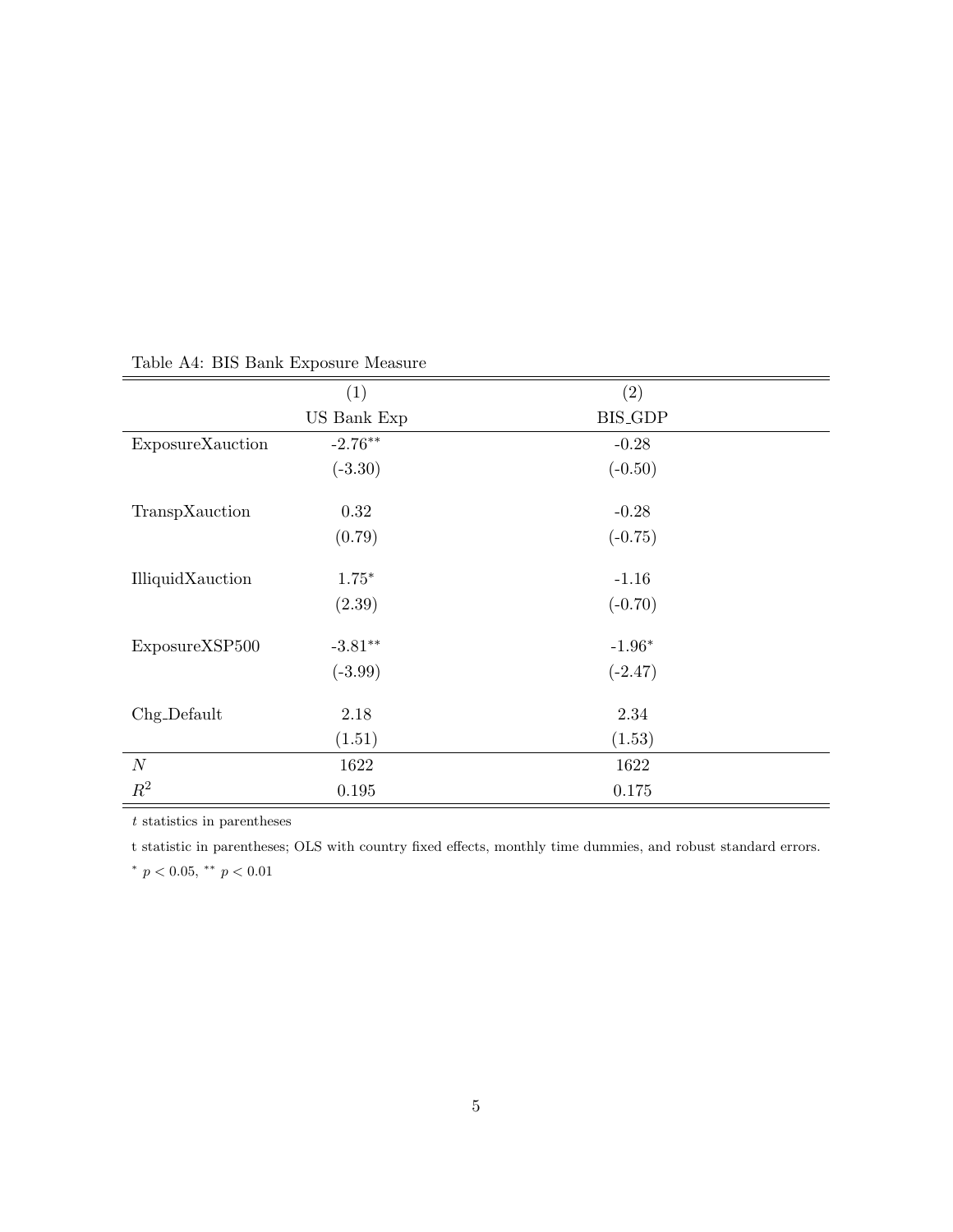|                  | (1)       | (2)       | (3)        | (4)         | (5)          | (6)        | (7)        |
|------------------|-----------|-----------|------------|-------------|--------------|------------|------------|
|                  | Exports   | Imports   | Trade      | Assets(TIC) | Assets(CPIS) | Debt       | LTdebt     |
| ExposureXauction | $-2.91*$  | $-2.62**$ | $-3.25***$ | $-0.69**$   | $-0.01$      | $-0.69**$  | $-0.71**$  |
|                  | $(-2.17)$ | $(-5.03)$ | $(-2.99)$  | $(-3.81)$   | $(-1.39)$    | $(-3.38)$  | $(-3.49)$  |
| TranspXauction   | $-0.70*$  | $-0.71*$  | $-0.64*$   | $-0.64*$    | $-0.64*$     | $-0.87**$  | $-0.87**$  |
|                  | $(-2.12)$ | $(-2.58)$ | $(-2.09)$  | $(-2.10)$   | $(-2.06)$    | $(-3.14)$  | $(-3.16)$  |
| IlliquidXauction | 1.68      | 0.59      | 0.74       | 0.91        | 0.60         | 0.86       | 0.91       |
|                  | (1.07)    | (1.01)    | (1.14)     | (1.55)      | (0.75)       | (1.24)     | (1.29)     |
| ExposureXSP500   | $-6.75**$ | $-5.92**$ | $-7.97**$  | $-1.90**$   | $-0.03**$    | $-2.09**$  | $-2.07**$  |
|                  | $(-5.15)$ | $(-4.65)$ | $(-6.21)$  | $(-21.48)$  | $(-4.82)$    | $(-16.40)$ | $(-15.54)$ |
| $Chg-Default$    | 0.24      | 0.36      | 0.15       | 0.46        | 1.43         | 0.50       | 0.52       |
|                  | (0.34)    | (0.56)    | (0.23)     | (0.64)      | (1.86)       | (0.69)     | (0.71)     |
| N                | 3258      | 3258      | 3258       | 3258        | 2860         | 3258       | 3258       |
| $R^2$            | 0.217     | 0.218     | 0.232      | 0.277       | 0.231        | 0.247      | 0.246      |

Table A6: Euro area aggregated into one country

t statistic in parentheses; OLS with country fixed effects, monthly time dummies, and robust standard errors.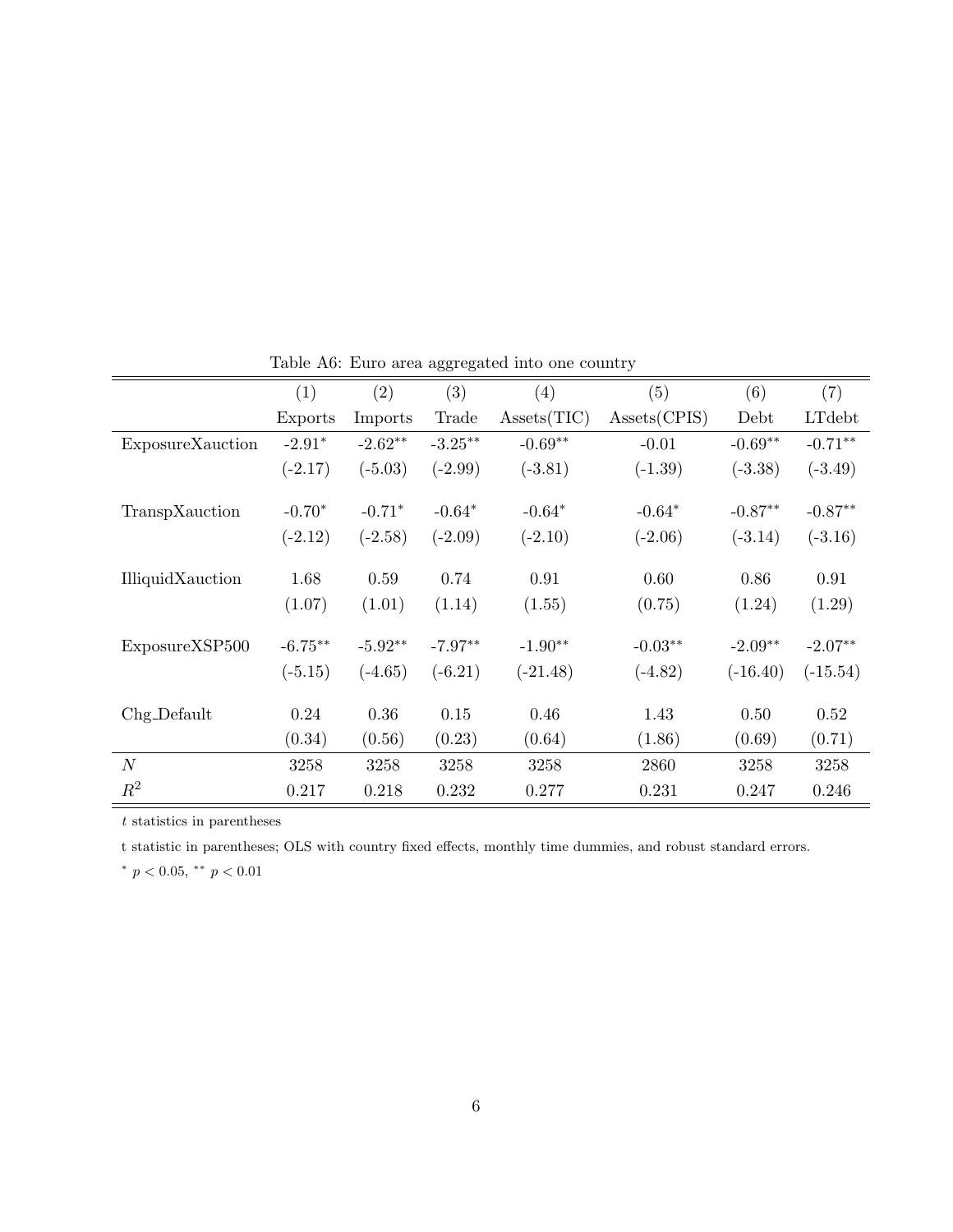| Word        | Coeff                    | T-stat      | $R-sq$            | $#$ of countries | $#$ of obs |
|-------------|--------------------------|-------------|-------------------|------------------|------------|
| arrears     | 0.00263                  | 0.63969     | 0.00007           | $\overline{4}$   | $89\,$     |
| balance     | $-0.00804$               | $-0.78951$  | 0.00037           | 73               | 3103       |
| bankruptcy  | 0.00482                  | 0.34133     | 0.00010           | 48               | 1081       |
| bond        | $-0.03614$               | $-1.37083$  | 0.00767           | 83               | 3342       |
| collapse    | $-0.00289$               | $-1.01006$  | 0.00030           | 56               | 1140       |
| contraction | $\sim$ $-$               | $\Box$      | $\qquad \qquad -$ | $\bf 5$          | 77         |
| credit      | $-0.04056$               | $-1.14338$  | 0.00494           | 100              | 4705       |
| crisis      | $-0.01548**$             | $-30.78583$ | 0.07466           | 96               | 3779       |
| currency    | $-0.01646$               | $-1.11072$  | 0.00107           | $105\,$          | 6703       |
| danger      | $-0.00613$               | $-1.33332$  | 0.00079           | 52               | 1352       |
| debt        | $-0.01316$               | $-1.15926$  | 0.00142           | 82               | 2866       |
| deficit     | 0.01410                  | 1.15733     | 0.00159           | 56               | 1443       |
| depression  | 0.00430                  | 0.38199     | 0.00012           | $55\,$           | 1814       |
| disaster    | $-0.00028$               | $-0.35360$  | 0.00000           | 68               | 2321       |
| downturn    | 0.00212                  | 0.88936     | 0.00002           | $10\,$           | 159        |
| equity      | $-0.00429$               | $-1.03095$  | 0.00015           | 67               | 2694       |
| exposure    | $-0.01607$               | $-0.71277$  | 0.00163           | 34               | 769        |
| failure     | $-0.01601$               | $-0.53411$  | 0.00175           | 62               | 2014       |
| financial   | $-0.06121*$              | $-2.26033$  | 0.03905           | 100              | 4910       |
| freeze      | $-0.02815**$             | $-3.51057$  | 0.00332           | $43\,$           | 807        |
| insolvency  | 0.00227                  | 0.89918     | 0.00004           | $15\,$           | 356        |
| liability   | $-0.00110$               | $-0.07959$  | 0.00000           | 41               | 1136       |
| liquidity   | 0.01442                  | 1.23534     | 0.00092           | 16               | 332        |
| market      | $-0.03413$               | $-1.07742$  | 0.00426           | 104              | 5908       |
| overdue     | $\overline{\phantom{a}}$ |             |                   | $\overline{2}$   | $33\,$     |
| recession   | 0.00103                  | 0.28506     | 0.00002           | 55               | 910        |
| risk til f  | $-0.01965$               | $-1.01747$  | 0.00172           | 86               | 3503       |
| safety      | $-0.01318$               | $-1.24273$  | 0.00058           | 93               | 4365       |
| shortage    | $-0.00072$               | $-0.27161$  | 0.00002           | 42               | 1005       |
| stock       | $-0.04151$               | $-1.52674$  | 0.02512           | 97               | 5093       |
| tax         | $-0.01440$               | $-1.00984$  | 0.00067           | 101              | 5635       |
| unpaid      | $-0.01309$               | $-1.27611$  | 0.00037           | 13               | 230        |

Table A7: Single Word Google Search Results, Foreign Long-Term Debt

OLS estimation with robust standard errors.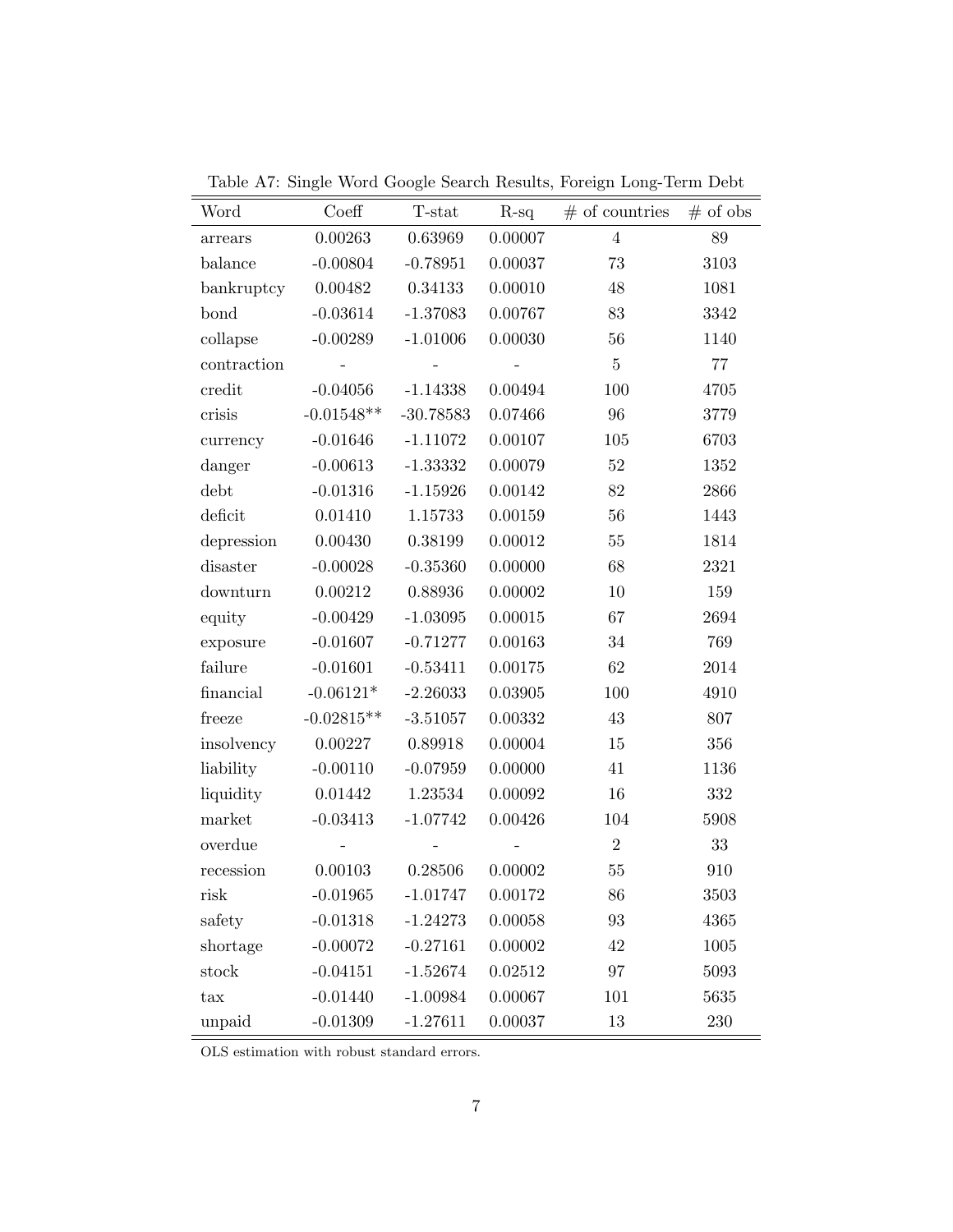|                  | (1)       | (2)       | (3)       | (4)         | (5)          | (6)        | (7)        |
|------------------|-----------|-----------|-----------|-------------|--------------|------------|------------|
|                  | Exports   | Imports   | Trade     | Assets(TIC) | Assets(CPIS) | Debt       | LTdebt     |
| ExposureXauction | $-2.84*$  | $-2.62**$ | $-3.20**$ | $-0.66**$   | $-0.01$      | $-0.70**$  | $-0.72**$  |
|                  | $(-2.13)$ | $(-4.82)$ | $(-3.00)$ | $(-4.29)$   | $(-1.50)$    | $(-3.93)$  | $(-4.03)$  |
| TranspXauction   | $-0.55*$  | $-0.57*$  | $-0.51*$  | $-0.54*$    | $-0.50*$     | $-0.72**$  | $-0.72**$  |
|                  | $(-2.02)$ | $(-2.51)$ | $(-2.02)$ | $(-2.29)$   | $(-2.02)$    | $(-3.18)$  | $(-3.19)$  |
| IlliquidXauction | 1.57      | 0.66      | 0.80      | 1.00        | 0.51         | 1.00       | 1.05       |
|                  | (0.99)    | (1.22)    | (1.19)    | (1.94)      | (0.65)       | (1.70)     | (1.77)     |
| ExposureXSP500   | $-6.97**$ | $-6.04**$ | $-8.13**$ | $-1.79**$   | $-0.03**$    | $-1.94**$  | $-1.92**$  |
|                  | $(-5.22)$ | $(-4.63)$ | $(-6.26)$ | $(-17.85)$  | $(-5.03)$    | $(-14.40)$ | $(-13.63)$ |
| chg_google_old   | 0.01      | 0.01      | 0.01      | 0.01        | $0.02**$     | 0.01       | 0.01       |
|                  | (1.05)    | (1.38)    | (1.00)    | (1.29)      | (3.17)       | (1.36)     | (1.37)     |
| N                | 4223      | 4223      | 4223      | 4223        | 3813         | 4223       | 4223       |
| $R^2$            | 0.202     | 0.201     | 0.213     | 0.239       | 0.210        | 0.217      | 0.216      |

Table A8: Google default proxy generated from ad hoc word list

t statistic in parentheses; OLS with country fixed effects, monthly time dummies, and robust standard errors.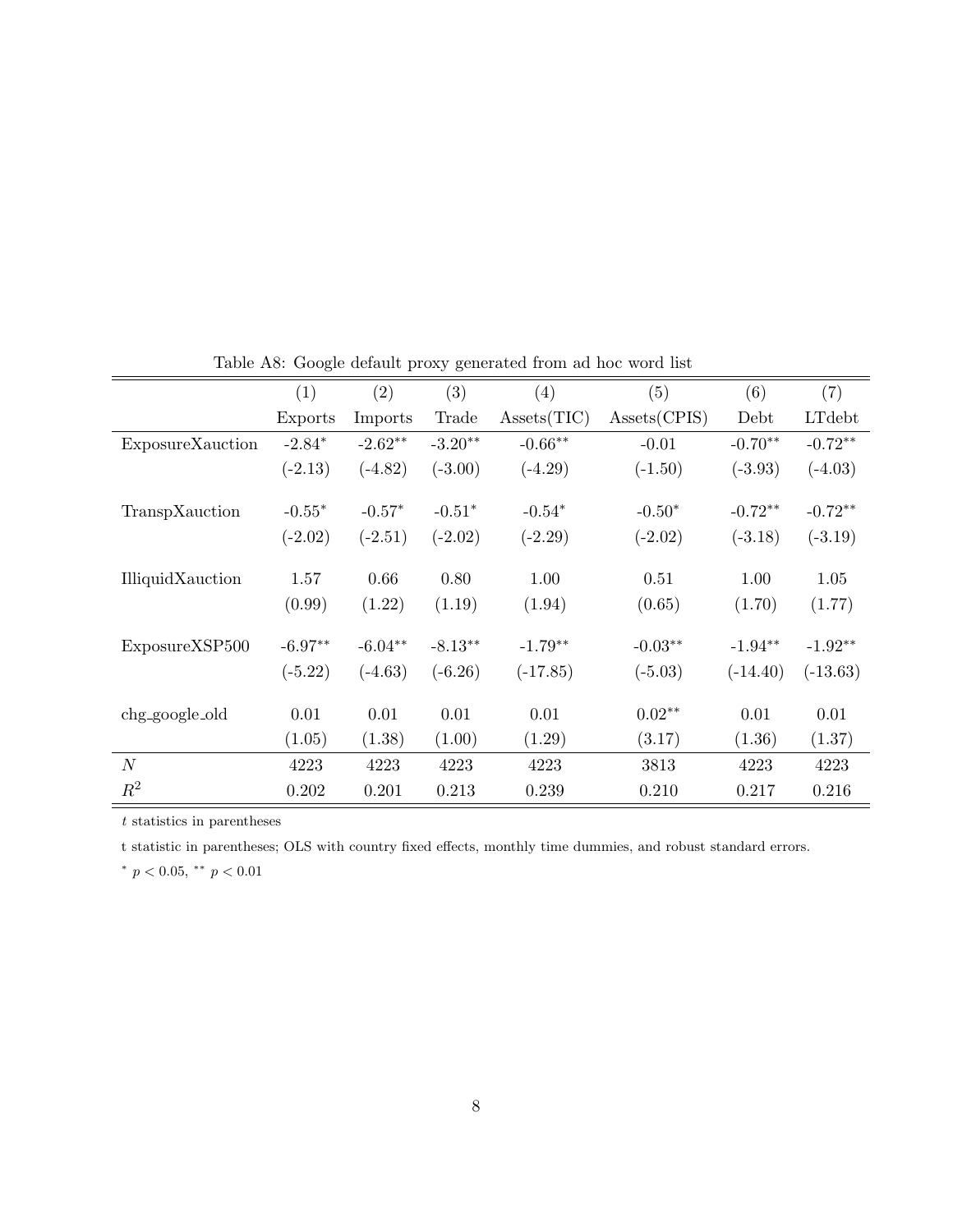|                  | (1)       | (2)       | (3)        | (4)         | (5)          | (6)        | (7)        |
|------------------|-----------|-----------|------------|-------------|--------------|------------|------------|
|                  | Exports   | Imports   | Trade      | Assets(TIC) | Assets(CPIS) | Debt       | LTdebt     |
| $\n  pot_L x\n$  | 0.27      | 0.14      | 0.17       | $-0.10$     | 0.18         | 0.07       | 0.05       |
|                  | (0.83)    | (0.45)    | (0.54)     | $(-0.32)$   | (0.58)       | (0.24)     | (0.18)     |
| ExposureXauction | $-2.71$   | $-2.50**$ | $-3.03*$   | $-0.64**$   | $-0.01$      | $-0.65**$  | $-0.68**$  |
|                  | $(-1.95)$ | $(-4.83)$ | $(-2.67)$  | $(-3.95)$   | $(-1.31)$    | $(-3.48)$  | $(-3.61)$  |
| TranspXauction   | $-0.61*$  | $-0.63**$ | $-0.57*$   | $-0.58*$    | $-0.57*$     | $-0.75**$  | $-0.75***$ |
|                  | $(-2.14)$ | $(-2.71)$ | $(-2.15)$  | $(-2.37)$   | $(-2.25)$    | $(-3.23)$  | $(-3.24)$  |
| IlliquidXauction | 1.48      | 0.68      | 0.80       | 0.90        | 0.48         | 0.88       | 0.93       |
|                  | (0.91)    | (1.23)    | (1.19)     | (1.68)      | (0.61)       | (1.42)     | (1.50)     |
| ExposureXSP500   | $-6.95**$ | $-5.99**$ | $-8.11***$ | $-1.87**$   | $-0.03**$    | $-2.00**$  | $-1.99**$  |
|                  | $(-5.22)$ | $(-4.49)$ | $(-6.15)$  | $(-18.51)$  | $(-4.84)$    | $(-14.38)$ | $(-13.57)$ |
| $Chgl$ Default   | 0.36      | 0.49      | 0.29       | 0.60        | $1.52*$      | 0.66       | 0.67       |
|                  | (0.52)    | (0.76)    | (0.43)     | (0.84)      | (2.08)       | (0.90)     | (0.92)     |
| N                | 3991      | 3991      | 3991       | 3991        | 3600         | 3991       | 3991       |
| $R^2$            | 0.202     | 0.200     | 0.213      | 0.241       | 0.209        | 0.217      | 0.217      |

Table A9: Changes in Exchange Rates added as independent variable

t statistic in parentheses; OLS with country fixed effects, monthly time dummies, and robust standard errors.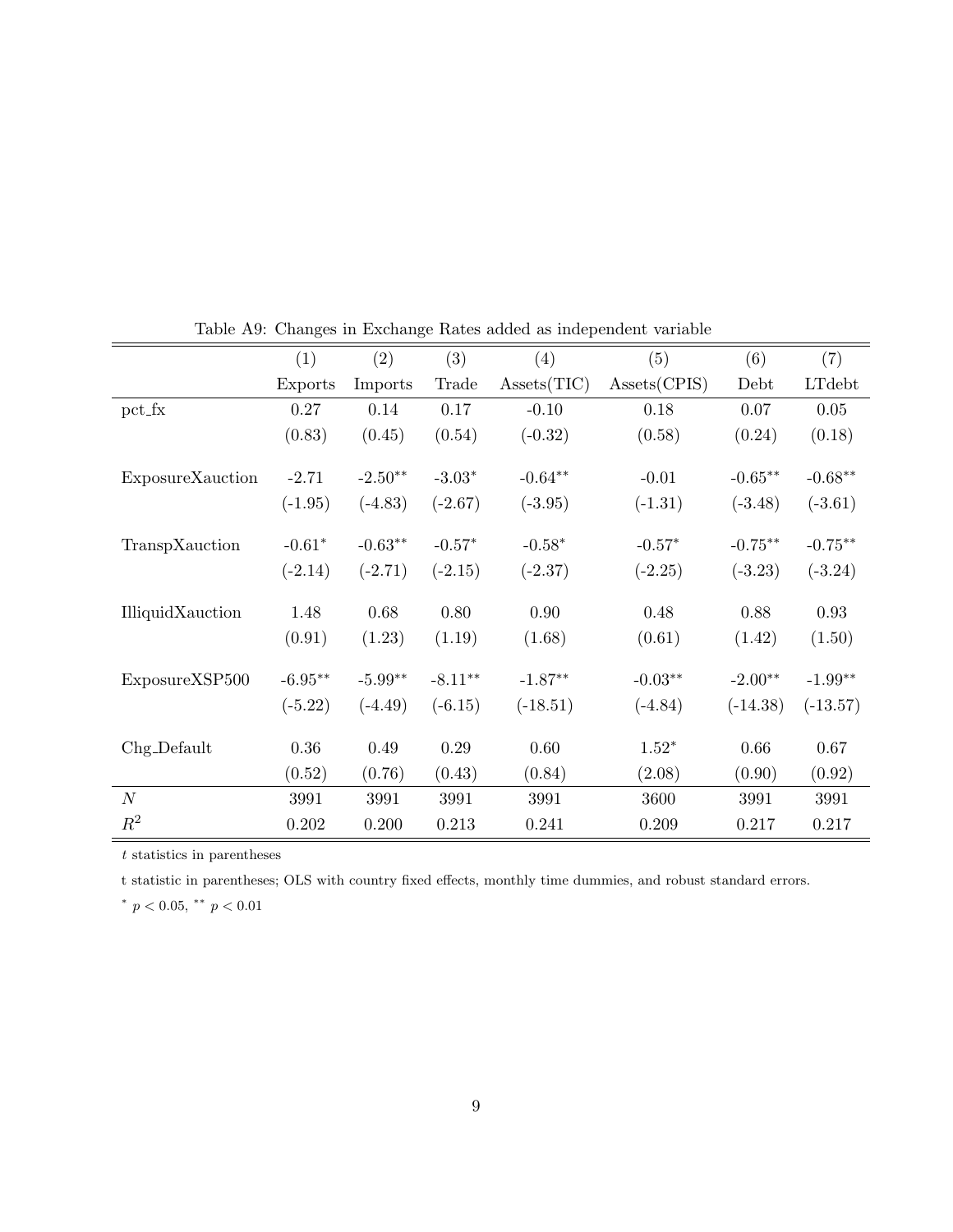|                  | (1)       | (2)       | (3)       | (4)         | (5)          | (6)       | (7)       |
|------------------|-----------|-----------|-----------|-------------|--------------|-----------|-----------|
|                  | Exports   | Imports   | Trade     | Assets(TIC) | Assets(CPIS) | Debt      | LTdebt    |
| ExposureXauction | $-0.13$   | $-0.05$   | $-0.10$   | $-0.03$     | $-0.00$      | $-0.03$   | $-0.04$   |
|                  | $(-1.62)$ | $(-0.65)$ | $(-0.85)$ | $(-1.11)$   | $(-1.64)$    | $(-1.28)$ | $(-1.49)$ |
|                  |           |           |           |             |              |           |           |
| TranspXauction   | 0.02      | 0.01      | 0.02      | 0.02        | 0.05         | 0.02      | 0.02      |
|                  | (0.59)    | (0.37)    | (0.52)    | (0.61)      | (1.18)       | (0.49)    | (0.54)    |
|                  |           |           |           |             |              |           |           |
| IlliquidXauction | $-0.00*$  | $-0.00**$ | $-0.00$   | $-0.00*$    | $-0.00$      | $-0.00**$ | $-0.00*$  |
|                  | $(-2.02)$ | $(-2.71)$ | $(-1.98)$ | $(-2.65)$   | $(-0.15)$    | $(-2.66)$ | $(-2.38)$ |
|                  |           | $-0.29**$ | $-0.28*$  | $-0.11**$   | $-0.00$      | $-0.09**$ | $-0.09*$  |
| ExposureXSP500   | $-0.11$   |           |           |             |              |           |           |
|                  | $(-1.25)$ | $(-2.86)$ | $(-2.03)$ | $(-3.87)$   | $(-1.25)$    | $(-2.75)$ | $(-2.15)$ |
| Chg_Default      | $-0.01$   | $-0.02$   | $-0.02$   | $-0.02$     | $-0.05$      | $-0.01$   | $-0.01$   |
|                  | $(-0.17)$ | $(-0.32)$ | $(-0.37)$ | $(-0.42)$   | $(-0.64)$    | $(-0.28)$ | $(-0.25)$ |
|                  |           |           |           |             |              |           |           |
| N                | 5778      | 5778      | 5778      | 5778        | 4897         | 5778      | 5778      |
| $R^2$            | 0.012     | 0.022     | 0.017     | 0.035       | 0.015        | 0.022     | 0.021     |

Table A10: Changes in Exchange Rates as dependent variable

t statistic in parentheses; OLS with country fixed effects, monthly time dummies, and robust standard errors.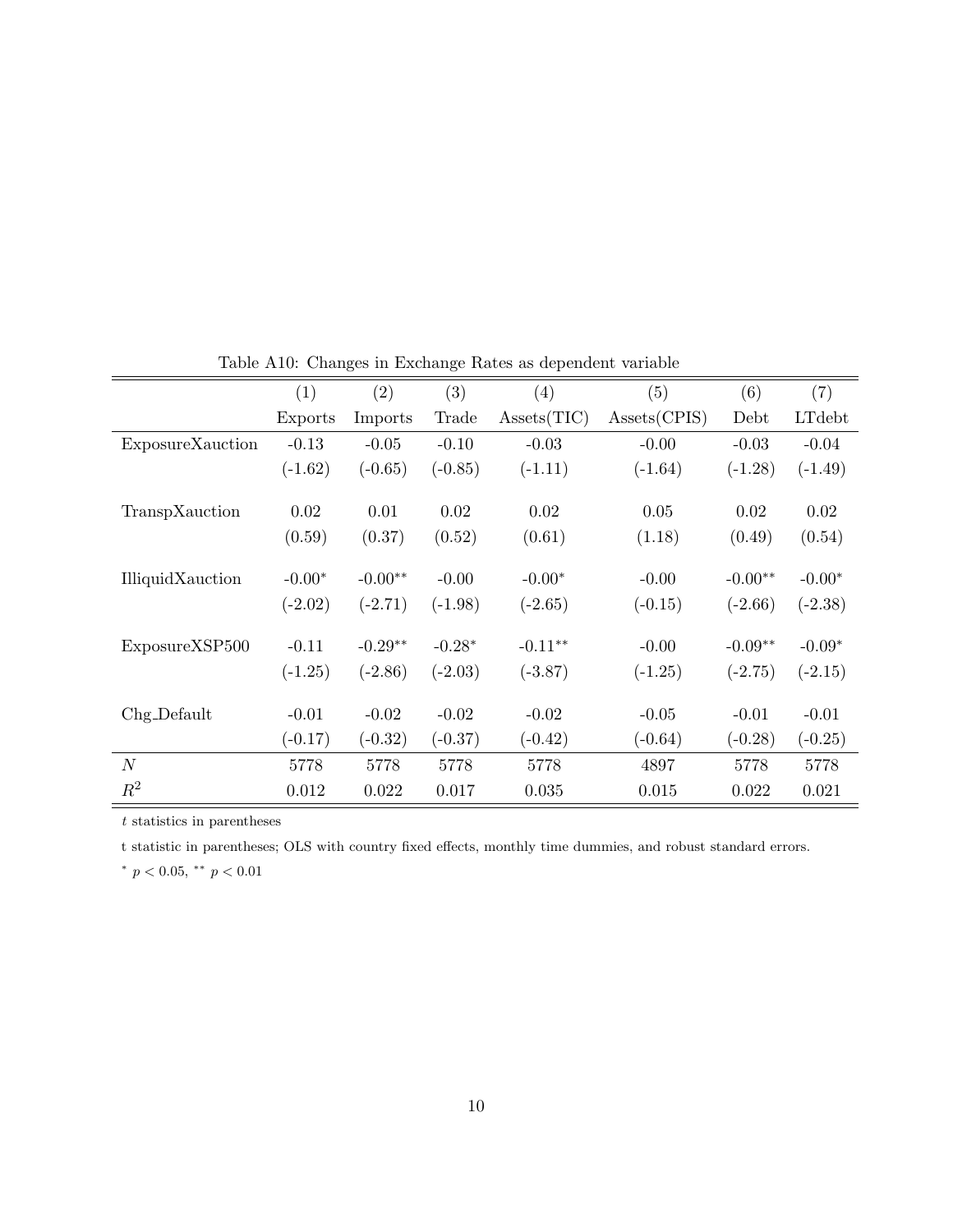|                  | (1)       | (2)       | (3)       | (4)         | (5)          | (6)       | (7)       |
|------------------|-----------|-----------|-----------|-------------|--------------|-----------|-----------|
|                  | Exports   | Imports   | Trade     | Assets(TIC) | Assets(CPIS) | Debt      | LTdebt    |
| ExposureXauction | $-0.61$   | $-0.03$   | $-0.14$   | $-0.10*$    | $-0.00$      | $-0.06*$  | $-0.07$   |
|                  | $(-1.49)$ | $(-0.67)$ | $(-1.00)$ | $(-2.51)$   | $(-1.50)$    | $(-2.33)$ | $(-1.73)$ |
|                  |           |           |           |             |              |           |           |
| TranspXauction   | 0.03      | $-0.01$   | 0.00      | 0.01        | 0.02         | $-0.01$   | 0.00      |
|                  | (1.12)    | $(-0.34)$ | (0.11)    | (0.42)      | (0.40)       | $(-0.20)$ | (0.03)    |
|                  |           |           |           |             |              |           |           |
| IlliquidXauction | 6.55      | 3.90      | 4.32      | $6.59*$     | 4.43         | 4.95      | 5.15      |
|                  | (1.59)    | (1.32)    | (1.44)    | (2.25)      | (2.00)       | (1.77)    | (1.84)    |
|                  |           |           |           |             |              |           |           |
| ExposureXSP500   | $-0.04$   | $-0.01*$  | $-0.02$   | $-0.03*$    | $-0.00*$     | $-0.04*$  | $-0.03*$  |
|                  | $(-0.96)$ | $(-2.36)$ | $(-1.82)$ | $(-2.56)$   | $(-2.27)$    | $(-2.47)$ | $(-2.31)$ |
| $Chg-Default$    | 0.12      | 0.12      | 0.12      | 0.12        | 0.12         | 0.12      | 0.12      |
|                  |           |           |           |             |              |           |           |
|                  | (1.73)    | (1.70)    | (1.71)    | (1.68)      | (1.68)       | (1.67)    | (1.68)    |
| N                | 1154      | 1154      | 1154      | 1154        | 1154         | 1154      | 1154      |
| $R^2$            | 0.072     | 0.067     | 0.067     | 0.077       | 0.068        | 0.074     | 0.075     |

Table A11: LIBOR-OIS Spreads as dependent variable

t statistic in parentheses; OLS with country fixed effects, monthly time dummies, and robust standard errors.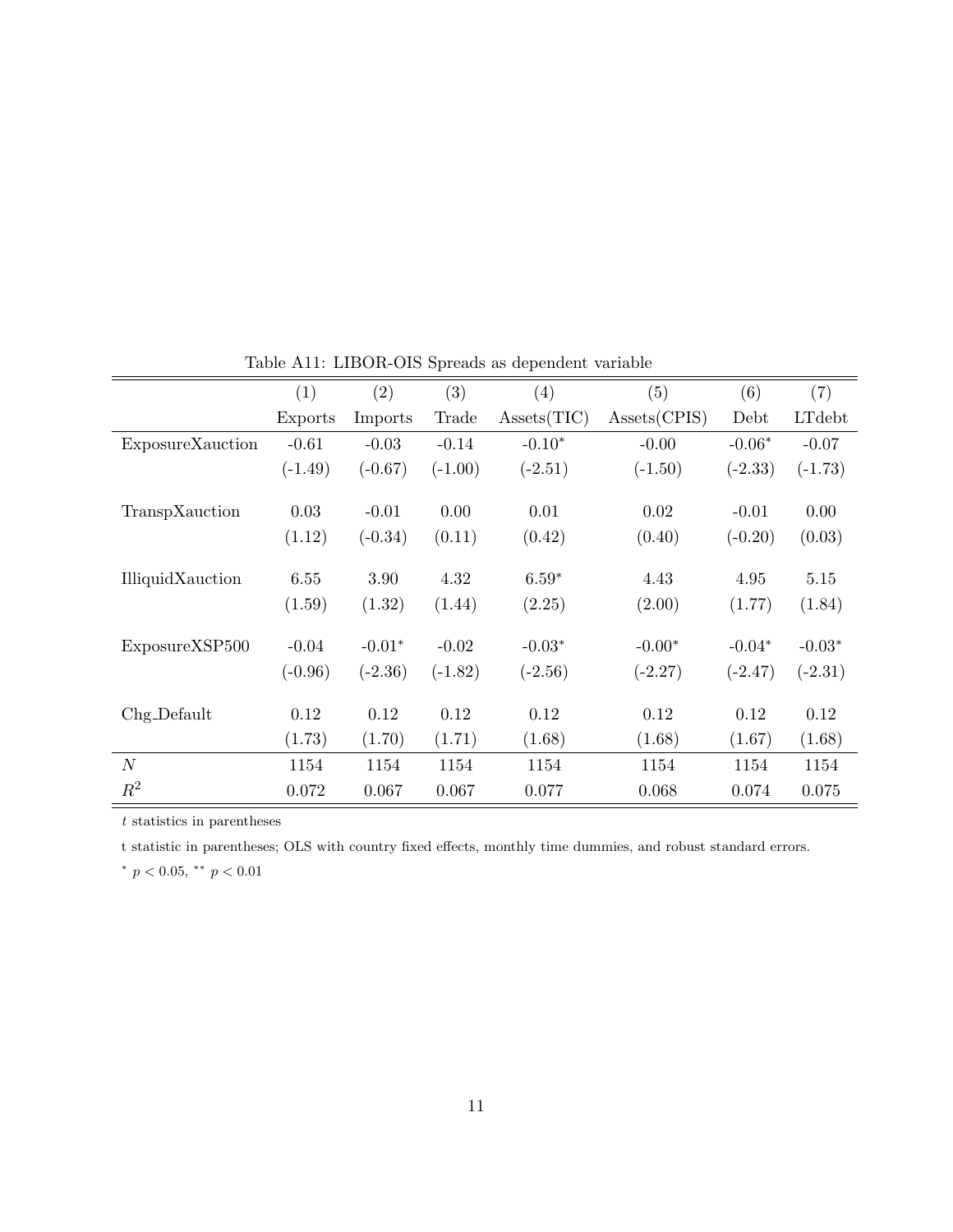|                  | (1)       | (2)       | (3)       | (4)         | (5)          | (6)        | (7)        |
|------------------|-----------|-----------|-----------|-------------|--------------|------------|------------|
|                  | Exports   | Imports   | Trade     | Assets(TIC) | Assets(CPIS) | Debt       | LTdebt     |
| Exposure*auction | $-2.66*$  | $-2.57**$ | $-3.19**$ | $-0.63**$   | $-0.01$      | $-0.64**$  | $-0.66**$  |
|                  | $(-2.42)$ | $(-4.90)$ | $(-2.88)$ | $(-3.96)$   | $(-1.45)$    | $(-3.55)$  | $(-3.66)$  |
| Transp*auction   | $-0.57*$  | $-0.59*$  | $-0.52*$  | $-0.56*$    | $-0.53*$     | $-0.72**$  | $-0.72**$  |
|                  | $(-2.08)$ | $(-2.62)$ | $(-2.06)$ | $(-2.39)$   | $(-2.14)$    | $(-3.24)$  | $(-3.25)$  |
| ill_gdp*auction  | 0.60      | 0.33      | 0.57      | 0.35        | 0.32         | 0.26       | 0.23       |
|                  | (1.16)    | (1.20)    | (1.46)    | (1.14)      | (0.91)       | (1.00)     | (0.88)     |
| Exposure*SP500   | $-6.96**$ | $-6.03**$ | $-8.14**$ | $-1.85***$  | $-0.03**$    | $-1.99**$  | $-1.98**$  |
|                  | $(-5.16)$ | $(-4.58)$ | $(-6.18)$ | $(-20.98)$  | $(-4.86)$    | $(-15.33)$ | $(-14.56)$ |
| $Chg-Default$    | 0.36      | 0.49      | 0.29      | 0.61        | $1.52*$      | 0.66       | 0.68       |
|                  | (0.52)    | (0.77)    | (0.43)    | (0.86)      | (2.12)       | (0.91)     | (0.93)     |
| Num of Obs       | 3953      | 3953      | 3953      | 3953        | 3555         | 3953       | 3953       |
| $R^2$            | 0.200     | 0.200     | 0.212     | 0.240       | 0.209        | 0.216      | 0.216      |

Table A12: Illiquidity proxied by ST Debt/GDP

t statistic in parentheses; OLS with country fixed effects, monthly time dummies, and robust standard errors.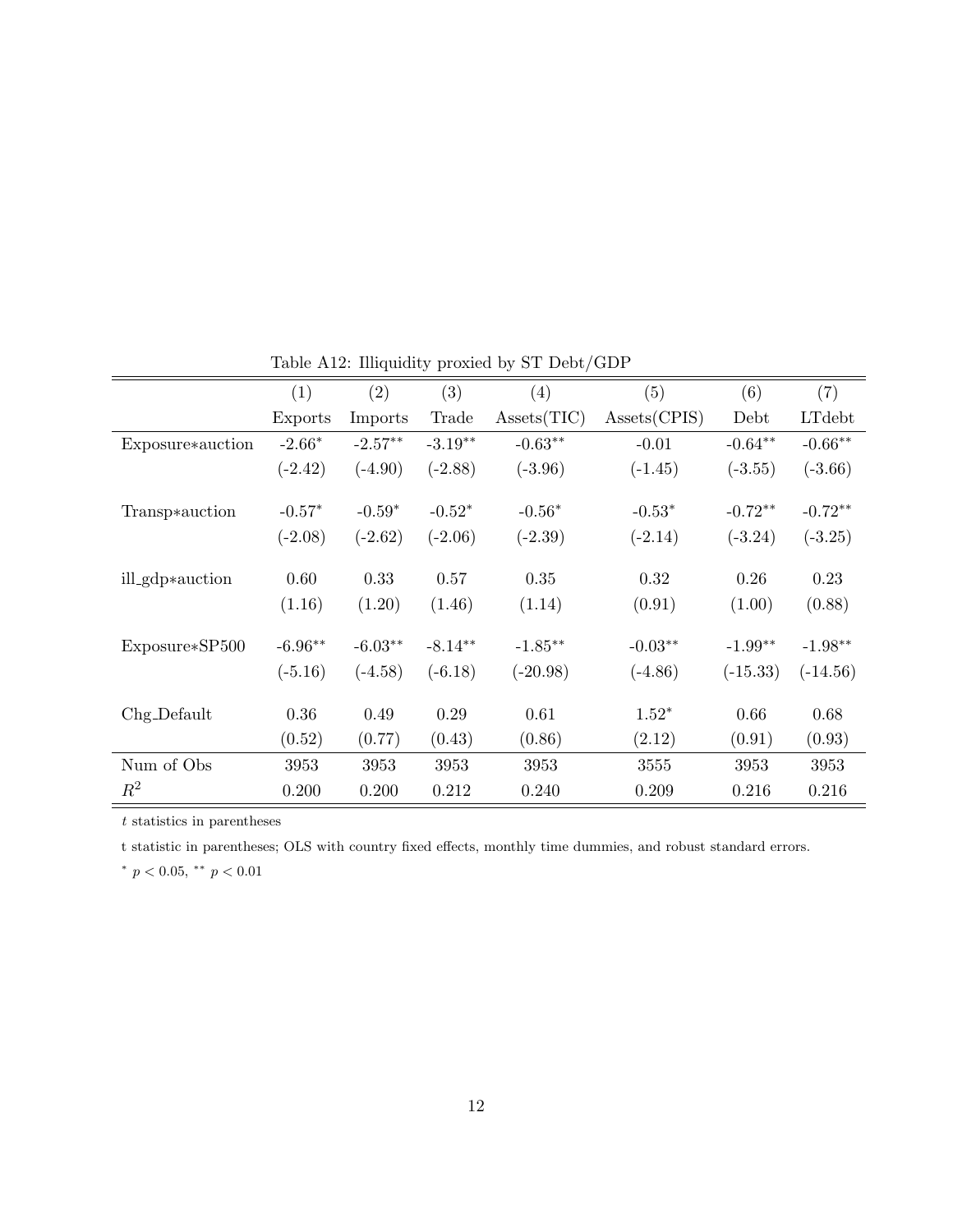|                  | (1)       | (2)        | (3)       | (4)         | (5)          | (6)        | (7)        |
|------------------|-----------|------------|-----------|-------------|--------------|------------|------------|
|                  | Exports   | Imports    | Trade     | Assets(TIC) | Assets(CPIS) | Debt       | LTdebt     |
| Exposure*auction | $-2.60*$  | $-2.55***$ | $-3.14**$ | $-0.62**$   | $-0.01$      | $-0.64**$  | $-0.66**$  |
|                  | $(-2.51)$ | $(-4.94)$  | $(-2.92)$ | $(-3.91)$   | $(-1.46)$    | $(-3.52)$  | $(-3.63)$  |
|                  | $-0.58*$  | $-0.59*$   | $-0.53*$  | $-0.57*$    | $-0.54*$     | $-0.73**$  | $-0.73**$  |
| Transp*auction   |           |            |           |             |              |            |            |
|                  | $(-2.12)$ | $(-2.66)$  | $(-2.09)$ | $(-2.42)$   | $(-2.18)$    | $(-3.27)$  | $(-3.28)$  |
| ill_res*auction  | 0.09      | 0.02       | 0.09      | 0.00        | 0.04         | $-0.00$    | $-0.01$    |
|                  | (0.85)    | (0.22)     | (0.95)    | (0.02)      | (0.44)       | $(-0.02)$  | $(-0.12)$  |
| Exposure*SP500   | $-6.98**$ | $-6.05***$ | $-8.16**$ | $-1.85**$   | $-0.03**$    | $-2.00**$  | $-1.98**$  |
|                  | $(-5.19)$ | $(-4.58)$  | $(-6.20)$ | $(-21.05)$  | $(-4.87)$    | $(-15.37)$ | $(-14.61)$ |
|                  |           |            |           |             |              |            |            |
| Chg_Default      | 0.36      | 0.48       | 0.28      | 0.61        | $1.51*$      | 0.66       | 0.68       |
|                  | (0.52)    | (0.76)     | (0.43)    | (0.85)      | (2.11)       | (0.91)     | (0.93)     |
| Num of Obs       | 4005      | 4005       | 4005      | 4005        | 3607         | 4005       | 4005       |
| $R^2$            | 0.200     | 0.200      | 0.212     | 0.240       | 0.209        | 0.217      | 0.216      |

Table A13: Illiquidity proxied by ST Debt/Reserves

t statistic in parentheses; OLS with country fixed effects, monthly time dummies, and robust standard errors.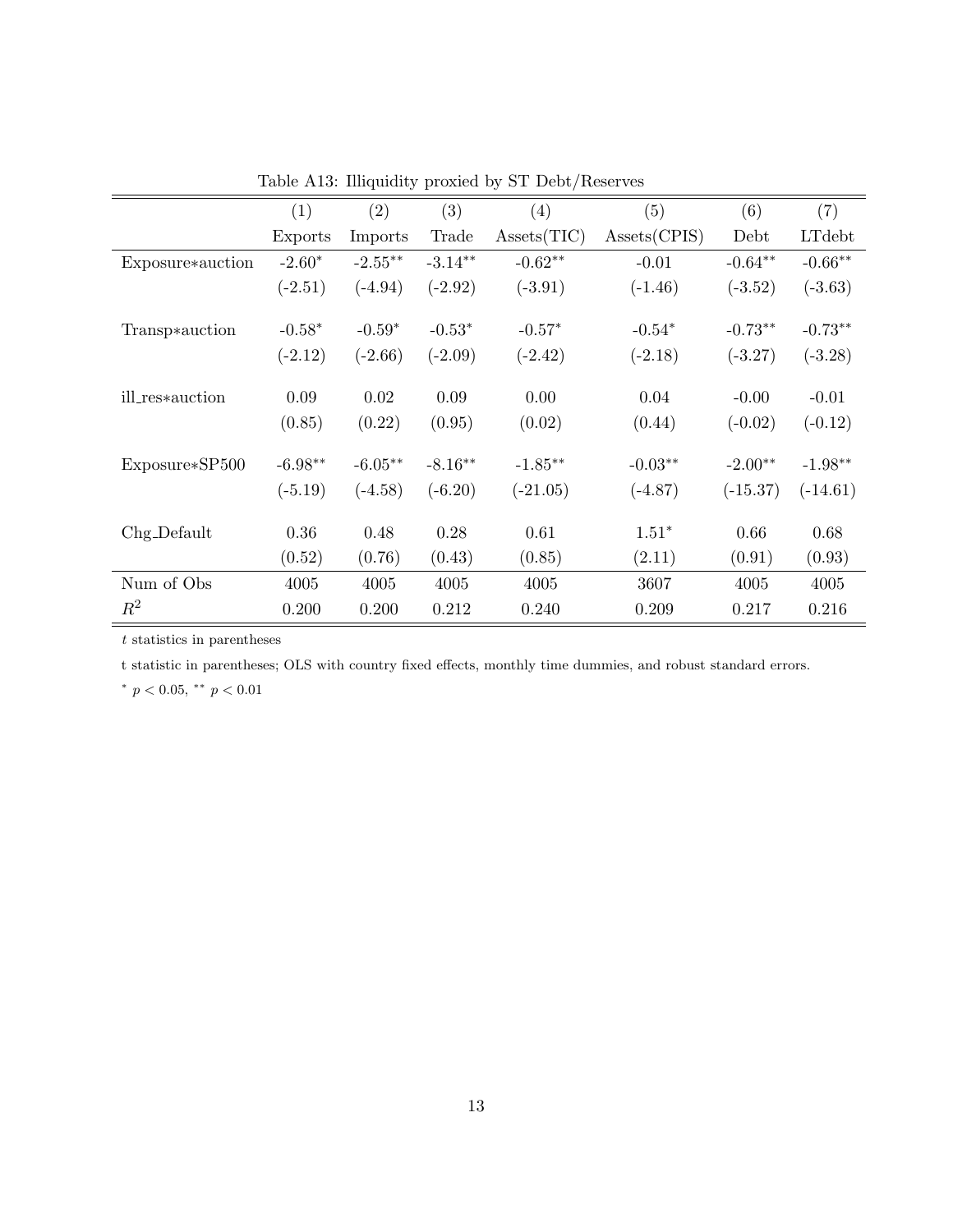|                  | (1)       | (2)       | (3)       | (4)         | (5)          | (6)        | (7)        |
|------------------|-----------|-----------|-----------|-------------|--------------|------------|------------|
|                  | Exports   | Imports   | Trade     | Assets(TIC) | Assets(CPIS) | Debt       | LTdebt     |
| Exposure*auction | $-2.18*$  | $-2.09**$ | $-2.49*$  | $-0.44*$    | $-0.01$      | $-0.35$    | $-0.39$    |
|                  | $(-2.13)$ | $(-4.04)$ | $(-2.23)$ | $(-2.16)$   | $(-1.03)$    | $(-1.19)$  | $(-1.40)$  |
|                  |           |           |           |             |              |            |            |
| Transp*auction   | $-0.18$   | $-0.24$   | $-0.20$   | $-0.26$     | $-0.18$      | $-0.20$    | $-0.24$    |
|                  | $(-0.57)$ | $(-0.74)$ | $(-0.65)$ | $(-0.72)$   | $(-0.51)$    | $(-0.43)$  | $(-0.54)$  |
| ill_GG*auction   | 0.32      | 0.30      | 0.29      | 0.28        | 0.31         | 0.40       | 0.37       |
|                  |           |           |           |             |              |            |            |
|                  | (1.75)    | (1.51)    | (1.51)    | (1.14)      | (1.46)       | (1.27)     | (1.23)     |
| Exposure*SP500   | $-6.96**$ | $-6.04**$ | $-8.16**$ | $-1.85**$   | $-0.03**$    | $-2.00**$  | $-1.98**$  |
|                  | $(-5.19)$ | $(-4.58)$ | $(-6.20)$ | $(-21.06)$  | $(-4.87)$    | $(-15.37)$ | $(-14.61)$ |
|                  |           |           |           |             |              |            |            |
| Chg_Default      | 0.36      | 0.48      | 0.29      | 0.61        | $1.50*$      | 0.66       | 0.68       |
|                  | (0.53)    | (0.76)    | (0.44)    | (0.85)      | (2.10)       | (0.91)     | (0.93)     |
| Num of Obs       | 4005      | 4005      | 4005      | 4005        | 3607         | 4005       | 4005       |
| $R^2$            | 0.201     | 0.200     | 0.212     | 0.240       | 0.209        | 0.217      | 0.216      |

Table A14: Illiquidity proxied by Greenspan-Guidotti measure

t statistic in parentheses; OLS with country fixed effects, monthly time dummies, and robust standard errors.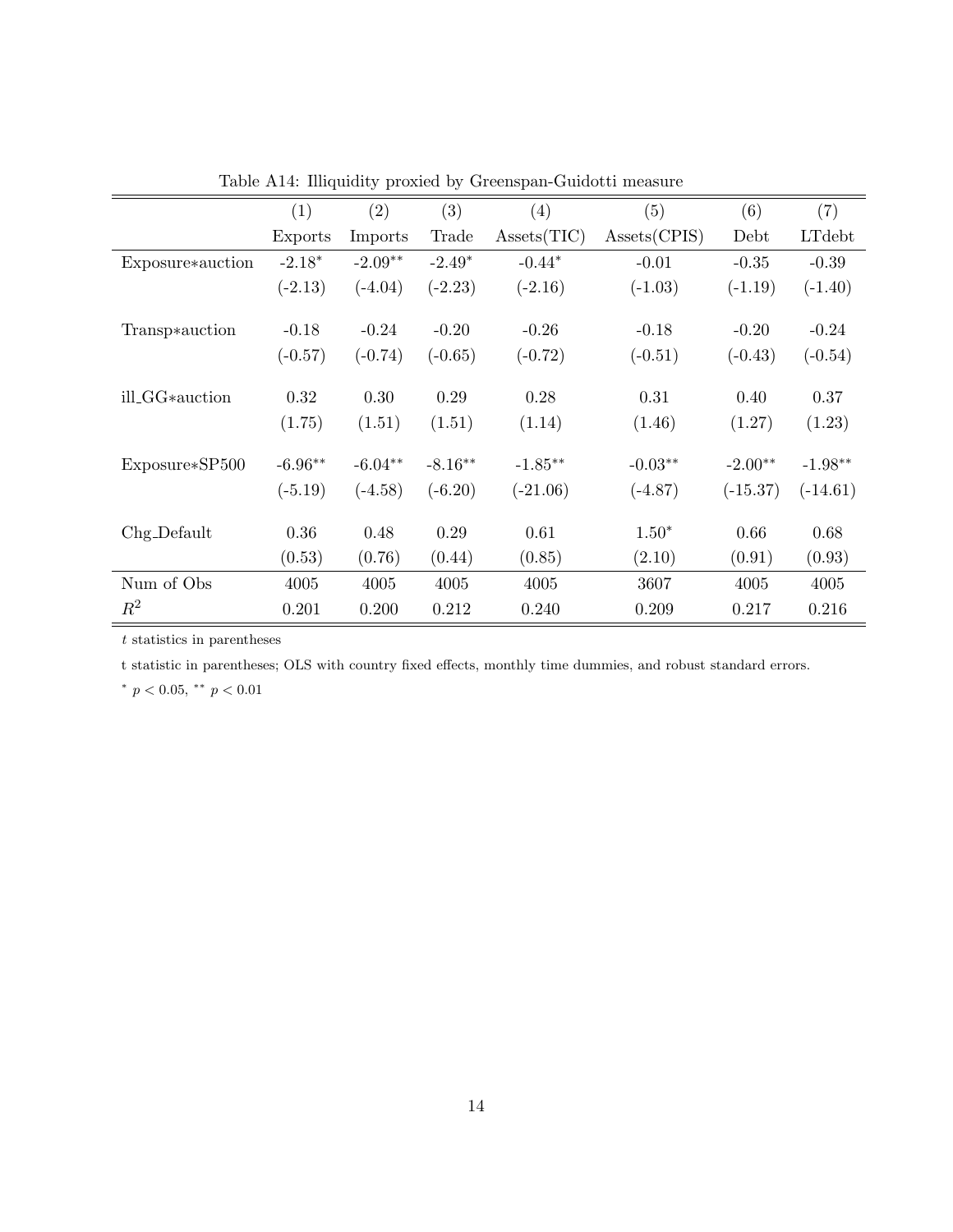|                  | (1)       | (2)       | (3)        | (4)         | (5)          | (6)        | (7)        |
|------------------|-----------|-----------|------------|-------------|--------------|------------|------------|
|                  | Exports   | Imports   | Trade      | Assets(TIC) | Assets(CPIS) | Debt       | LTdebt     |
| Exposure*auction | $-3.11*$  | $-2.66**$ | $-2.64$    | $-0.64*$    | $-0.00$      | $-0.68**$  | $-0.72**$  |
|                  | $(-2.21)$ | $(-3.34)$ | $(-1.91)$  | $(-2.70)$   | $(-0.52)$    | $(-2.89)$  | $(-3.00)$  |
|                  |           |           |            |             |              |            |            |
| Transp*auction   | $-0.81$   | $-1.06**$ | $-0.96*$   | $-0.93*$    | $-1.18*$     | $-1.19**$  | $-1.19**$  |
|                  | $(-1.86)$ | $(-3.31)$ | $(-2.47)$  | $(-2.18)$   | $(-2.66)$    | $(-3.69)$  | $(-3.69)$  |
|                  |           |           |            |             |              |            |            |
| Illiquid*auction | 2.48      | 1.27      | 1.08       | 1.56        | 1.03         | $1.85*$    | $1.93*$    |
|                  | (1.63)    | (1.74)    | (1.44)     | (1.92)      | (1.19)       | (2.40)     | (2.46)     |
|                  |           |           |            |             |              |            |            |
| Exposure*SP500   | $-6.51**$ | $-8.17**$ | $-8.15***$ | $-1.95***$  | $-0.03**$    | $-2.06**$  | $-2.10**$  |
|                  | $(-4.60)$ | $(-5.63)$ | $(-4.30)$  | $(-20.52)$  | $(-3.20)$    | $(-14.82)$ | $(-15.33)$ |
|                  |           |           |            |             |              |            |            |
| $\Delta$ Default | $-0.63*$  | $-0.56*$  | $-0.71**$  | $-0.44$     | 0.04         | $-0.30$    | $-0.30$    |
|                  | $(-2.47)$ | $(-2.63)$ | $(-3.04)$  | $(-1.77)$   | (0.07)       | $(-1.02)$  | $(-0.98)$  |
| Num of Obs       | 1785      | 1785      | 1785       | 1785        | 1387         | 1785       | 1785       |
| $\mathbb{R}^2$   | 0.283     | 0.282     | 0.289      | 0.389       | 0.283        | 0.333      | 0.337      |
|                  |           |           |            |             |              |            |            |

Table A15: Non-OECD countries only

t statistic in parentheses; OLS with country fixed effects, monthly time dummies, and robust standard errors.